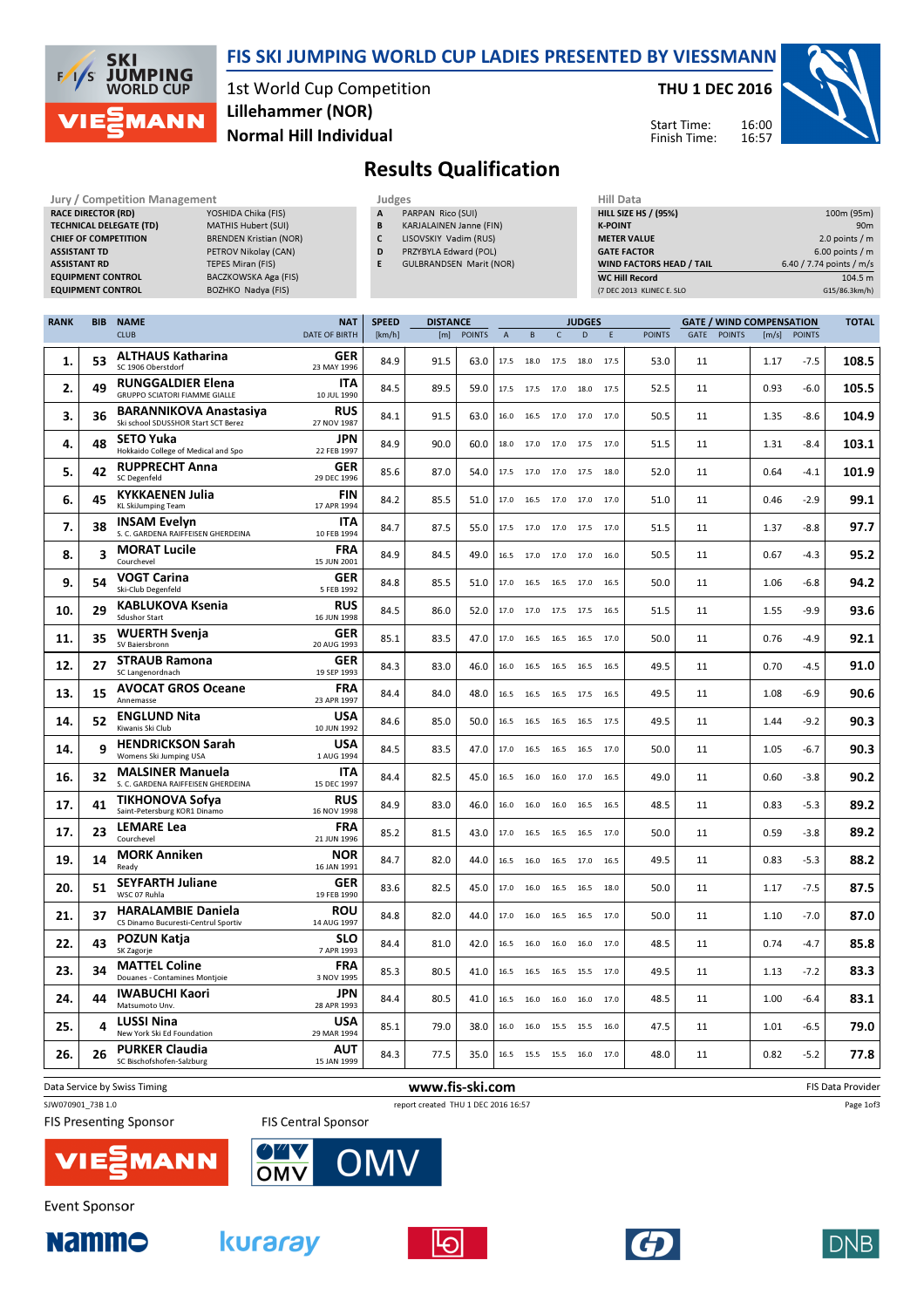FIS SKI JUMPING WORLD CUP LADIES PRESENTED BY VIESSMANN



1st World Cup Competition Normal Hill Individual Lillehammer (NOR)

THU 1 DEC 2016

Start Time: Finish Time: 16:00 16:57



## Results Qualification

| <b>RANK</b>          | <b>BIB</b> | <b>NAME</b>                                                     | <b>NAT</b>                | <b>SPEED</b> | <b>DISTANCE</b> |               | <b>JUDGES</b><br><b>GATE / WIND COMPENSATION</b> |                              |                | <b>TOTAL</b> |        |               |      |               |         |               |      |
|----------------------|------------|-----------------------------------------------------------------|---------------------------|--------------|-----------------|---------------|--------------------------------------------------|------------------------------|----------------|--------------|--------|---------------|------|---------------|---------|---------------|------|
|                      |            | <b>CLUB</b>                                                     | <b>DATE OF BIRTH</b>      | [km/h]       | [m]             | <b>POINTS</b> | $\overline{A}$                                   | B                            | $\mathsf{C}$   | D            | E      | <b>POINTS</b> | GATE | <b>POINTS</b> | [m/s]   | <b>POINTS</b> |      |
| 27.                  | 22         | TANAKA Atsuko<br>Altius Nordic Ski Club                         | CAN<br>25 JAN 1992        | 84.3         | 77.5            | 35.0          | 16.5                                             | 15.5                         | 15.5           | 15.5         | 17.0   | 47.5          | 11   |               | 0.79    | $-5.1$        | 77.4 |
| 28.                  | 31         | <b>OPSETH Silje</b><br>Holevaringen Il                          | <b>NOR</b><br>28 APR 1999 | 85.2         | 79.0            | 38.0          | 16.5                                             | 16.5                         | 16.0           | 16.0         | 17.0   | 49.0          | 11   |               | 1.54    | -9.9          | 77.1 |
| 29.                  | 50         | <b>PINKELNIG Eva</b><br>SK Kehlegg-Vorarlberg                   | AUT<br>27 MAY 1988        | 84.3         | 79.5            | 39.0          | 16.0                                             | 16.0                         |                | 15.5 15.5    | 17.0   | 47.5          | 11   |               | 1.57    | $-10.0$       | 76.5 |
| 29.                  | 40         | <b>RAUDASCHL Elisabeth</b><br>WSV Bad Ischl-NTS-Oberoesterreich | AUT<br>7 NOV 1997         | 84.8         | 79.5            | 39.0          | 15.5                                             | 14.5                         | 15.0           | 14.5         | 16.0   | 45.0          | 11   |               | 1.17    | $-7.5$        | 76.5 |
| 29.                  | 20         | <b>MALSINER Lara</b><br>S. C. GARDENA RAIFFEISEN GHERDEINA      | ITA<br>14 APR 2000        | 84.0         | 78.0            | 36.0          | 16.0                                             | 16.0                         |                | 15.5 15.5    | 16.5   | 47.5          | 11   |               | 1.09    | $-7.0$        | 76.5 |
|                      |            |                                                                 |                           |              |                 |               |                                                  |                              |                |              |        |               |      |               |         |               |      |
| <b>Not Qualified</b> |            |                                                                 |                           |              |                 |               |                                                  |                              |                |              |        |               |      |               |         |               |      |
| 32.                  | 47         | <b>BOGATAJ Ursa</b><br>SSK Ilirija                              | SLO<br>7 MAR 1995         | 84.6         | 79.0            | 38.0          | 16.5                                             | 15.5                         | 15.5 15.5      |              | 17.0   | 47.5          | 11   |               | 1.50    | $-9.6$        | 75.9 |
| 33.                  | 28         | KUSTOVA Alexandra<br>SK MO SHVSM ODYSHS CSP MAGADAN             | <b>RUS</b><br>26 AUG 1998 | 84.3         | 76.5            | 33.0          | 15.5                                             | 16.0                         | 15.5           | 15.5         | 16.5   | 47.0          | 11   |               | 0.79    | $-5.1$        | 74.9 |
| 34.                  | 13         | LI Xueyao<br>Chinese Ski Association                            | CHN<br>11 APR 1995        | 83.5         | 74.5            | 29.0          | 16.0                                             | 16.0                         | 15.5 15.5      |              | 16.5   | 47.5          | 11   |               | 0.55    | -3.5          | 73.0 |
| 35.                  | 33         | <b>KRIZNAR Nika</b><br>Ssk Alpina ziri                          | SLO<br>9 MAR 2000         | 84.8         | 78.0            | 36.0          | 14.5                                             | 14.5                         | 14.5           | 14.0         | 14.5   | 43.5          | 11   |               | 1.14    | -7.3          | 72.2 |
| 36.                  | 46         | <b>HENRICH Taylor</b><br>Altius Nordic ski club                 | CAN<br>1 NOV 1995         | 84.9         | 76.0            | 32.0          | 15.5                                             | 15.5                         | 15.5 15.0      |              | 16.5   | 46.5          | 11   |               | 1.09    | -7.0          | 71.5 |
| 37.                  | 21         | <b>WINDMUELLER Sabrina</b><br><b>SSC Toggenburg</b>             | SUI<br>13 OCT 1987        | 84.2         | 74.5            | 29.0          | 14.5                                             | 15.5                         | 15.5           | 16.0         | 16.5   | 47.0          | 11   |               | 0.96    | $-6.1$        | 69.9 |
| 38.                  | 6          | D AGOSTINA Roberta<br><b>MONTE LUSSARI</b>                      | ITA<br>17 AUG 1991        | 84.9         | 72.0            | 24.0          | 16.0                                             |                              | 15.5 15.5 15.5 |              | - 16.5 | 47.0          | 11   |               | 0.39    | $-2.5$        | 68.5 |
| 39.                  | 19         | RAJDA Kinga<br>Ss-R Lzs sokol szczyrk                           | POL<br>22 DEC 2000        | 84.1         | 73.0            | 26.0          | 14.5                                             | 15.5                         | 14.5 15.0      |              | 16.5   | 45.0          | 11   |               | 0.45    | $-2.9$        | 68.1 |
| 40.                  | 7          | <b>SEPANDJ Jasmine</b><br>Altius Nordic ski club                | CAN<br>5 APR 1995         | 84.2         | 72.5            | 25.0          | 16.0                                             | 15.5 15.0 15.5               |                |              | 16.0   | 47.0          | 11   |               | 0.66    | -4.2          | 67.8 |
| 41.                  | 5          | <b>CHANG Xinyue</b><br>Chinese Ski Association                  | CHN<br>13 FEB 1994        | 83.8         | 72.0            | 24.0          | 15.5                                             | 15.0                         |                | 15.0 15.0    | 15.5   | 45.5          | 11   |               | 0.57    | -3.6          | 65.9 |
| 42.                  | 30         | PESATOVA Zdenka<br>Jkl Desna                                    | <b>CZE</b><br>18 JAN 1999 | 84.6         | 69.5            | 19.0          | 15.5                                             | 15.5 15.0 15.0               |                |              | 16.0   | 46.0          | 11   |               | 0.06    | $-0.4$        | 64.6 |
| 43.                  | 25         | <b>STROEM Anna Odine</b><br>Alta If                             | <b>NOR</b><br>17 APR 1998 | 84.7         | 71.5            | 23.0          | 15.5                                             | 15.5                         | 15.5           | 15.5         | 15.5   | 46.5          | 11   |               | 1.07    | -6.8          | 62.7 |
| 44.                  | 18         | <b>MAURER Nicole</b><br>Altius Nordic Ski Club                  | CAN<br>28 JAN 2000        | 84.8         | 69.5            | 19.0          | 15.5                                             | 15.5                         |                | 15.0 15.0    | 16.0   | 46.0          | 11   |               | 0.60    | -3.8          | 61.2 |
| 45.                  | 17         | <b>BODNARCHUK Natasha</b><br>Altius Nordic ski club             | CAN<br>13 JUN 1998        | 84.4         | 68.5            | 17.0          | 15.5                                             | 15.0                         | 15.0           | 14.5         | 16.0   | 45.5          | 11   |               | 0.79    | $-5.1$        | 57.4 |
| 46.                  | 1          | <b>KREPELKOVA Marta</b><br>Ski Klub harrachov                   | <b>CZE</b><br>18 JUN 1991 | 84.3         | 68.5            | 17.0          | 15.5                                             |                              | 15.5 15.0 15.0 |              | 16.5   | 46.0          | 11   |               | 0.91    | -5.8          | 57.2 |
| 47.                  | 39         | <b>GERAGHTY-MOATS Tara</b><br>New York Ski Ed Foundation        | USA<br>12 APR 1993        | 84.6         | 67.0            | 14.0          | 15.5                                             | 15.5                         | 15.0           | 14.5         | 16.0   | 46.0          | 11   |               | 0.61    | $-3.9$        | 56.1 |
| 48.                  | 24         | <b>BLAZKOVA Barbora</b><br>Jkl Desna                            | <b>CZE</b><br>23 SEP 1997 | 83.7         | 70.5            | 21.0          | 14.5                                             | 15.0                         | 14.5           | 15.0         | 15.0   | 44.5          | 11   |               | 1.59    | $-10.2$       | 55.3 |
| 49.                  | 11         | <b>PARK Guy-Lim</b><br>Alpensia Resort                          | <b>KOR</b><br>27 FEB 1999 | 84.7         | 63.5            | 7.0           |                                                  | 15.0 15.0 15.0 14.5          |                |              | 15.5   | 45.0          | 11   |               | $-0.01$ | 0.1           | 52.1 |
| 50.                  | 2          | <b>STRATE Abigail</b><br>Altius Nordic club                     | <b>CAN</b><br>22 FEB 2001 | 83.1         | 64.0            | 8.0           |                                                  | 14.5  14.5  14.0  13.5  15.5 |                |              |        | 43.0          | 11   |               | 0.52    | $-3.3$        | 47.7 |
| 51.                  | 10         | LIU Qi<br>Chinese Ski association                               | <b>CHN</b><br>27 FEB 1996 | 82.5         | 63.0            | 6.0           |                                                  | 14.5 14.0 14.0 13.5 14.5     |                |              |        | 42.5          | 11   |               | 1.03    | -6.6          | 41.9 |
| 52.                  | 16         | <b>MRAKOTOVA Jana</b><br>Jkl Desna                              | <b>CZE</b><br>24 JUL 1999 | 84.4         | 62.0            | 4.0           |                                                  | 11.0  13.5  13.0  11.0  13.0 |                |              |        | 37.0          | 11   |               | 1.46    | $-9.3$        | 31.7 |
| 53.                  | 12         | <b>MA Tong</b><br>Chinese Ski Association                       | <b>CHN</b><br>2 MAR 1994  | 83.6         | 54.5            | $-11.0$       |                                                  | 13.5 13.5 13.5 13.0 14.5     |                |              |        | 40.5          | 11   |               | 1.16    | $-7.4$        | 22.1 |
|                      |            |                                                                 |                           |              |                 |               |                                                  |                              |                |              |        |               |      |               |         |               |      |

Prequalified 55 ROGELJ Spela 8 NOV 1994 **SLO** 84.4 87.0 54.0 11 11 1.55 -9.9

Data Service by Swiss Timing **EXECUTE:** The Service by Swiss Timing The Service of the Service of the Service of the Service of the Service of the Service of the Service of the Service of the Service of the Service of the SJW070901\_73B 1.0 report created THU 1 DEC 2016 16:57 Page 2of3 **FIS Presenting Sponsor FIS Central Sponsor** 



 $M<sub>C</sub>$